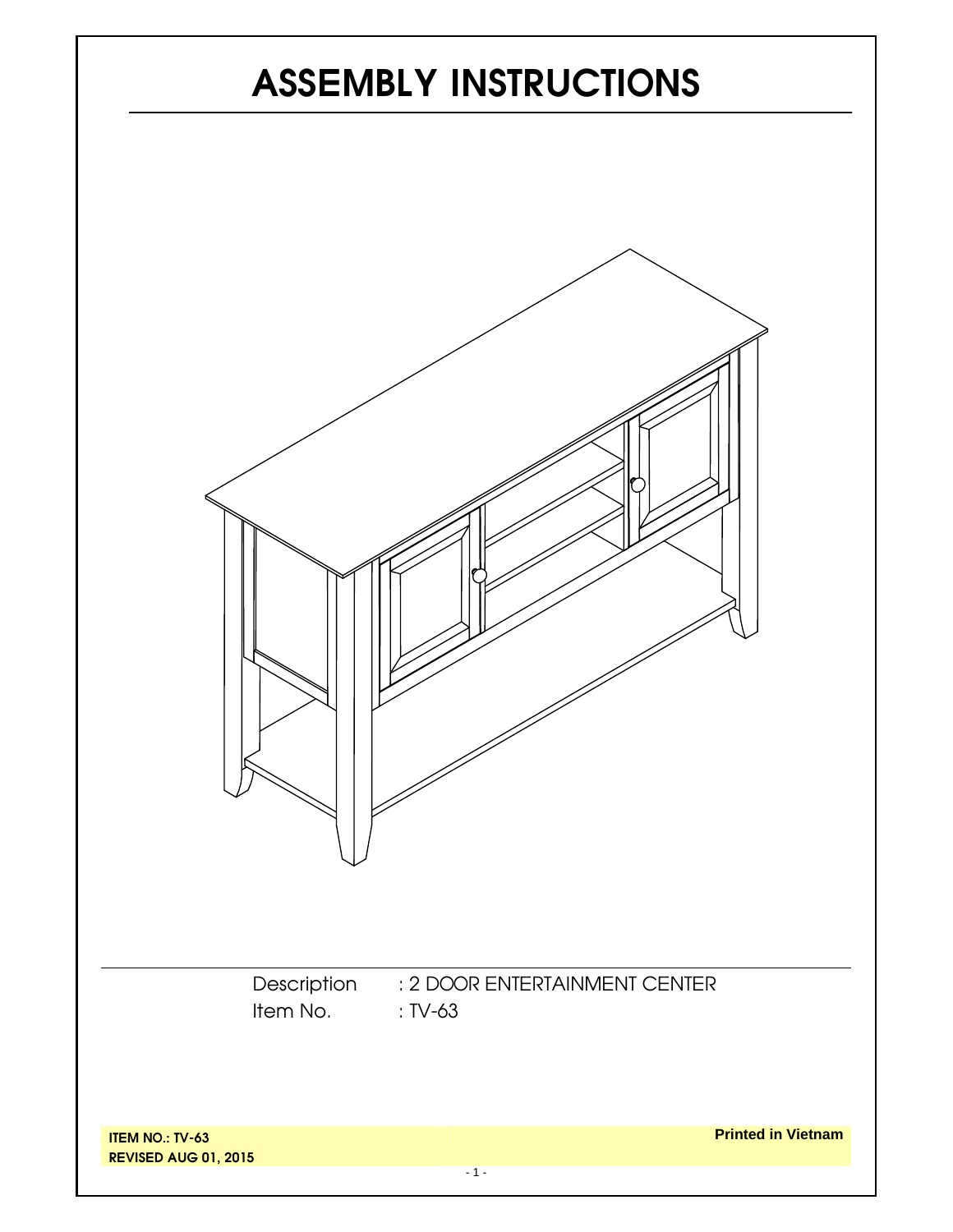## **BEFORE ASSEMBLY**

Thank you for purchasing this quality product. This product has been designed for easy assembly and constructed for durability. All parts were checked prior to packaging to insure quality. Prior to beginning assembly, however, make sure all parts and hardware are included and free of obvious defect. If a part is missing or defective, please contact the store where purchased. If hardware is missing, or you need help with assembly, please call toll free 888-944-8396.

#### **IMPORTANT NOTE:**

- Place all wooden parts on a clean and smooth surface such as a rug or carpet to avoid the parts from being scratched.
- Remove all wrapping material, including staples & packing straps before you start to assemble.
- DO NOT tighten all screws and bolts until completely assembled.
- Keep all hardware parts out of reach of children.

#### **WARNING:**

Long exposure to rubber or soft plastic may cause a chemical reaction and damage the finish of your product. Protect the surface of the product with cloth if you are using any product with rubber feet or base.



### **PART LIST**

When unpacking, please be careful not to discard any parts with the packaging. Before continuing, please make sure you have the following parts:

| <b>NO</b>                                                                          | Description                   | Qty          | Sketch | <b>NO</b> | Description                 | Qty            | Sketch |  |  |  |
|------------------------------------------------------------------------------------|-------------------------------|--------------|--------|-----------|-----------------------------|----------------|--------|--|--|--|
| A                                                                                  | Server box                    | 1            |        | B         | Leg<br>$(L-R)$              | $\overline{4}$ |        |  |  |  |
| $\mathbf c$                                                                        | <b>Bottom shelf</b>           | $\mathbf{1}$ |        | D         | Side<br>Adjustable<br>shelf | $\sqrt{2}$     |        |  |  |  |
| $\mathsf E$                                                                        | Center<br>Adjustable<br>shelf | $\sqrt{2}$   |        |           |                             |                |        |  |  |  |
| <b>Printed in Vietnam</b><br><b>ITEM NO.: TV-63</b><br><b>REVISED AUG 01, 2015</b> |                               |              |        |           |                             |                |        |  |  |  |
| $-2-$                                                                              |                               |              |        |           |                             |                |        |  |  |  |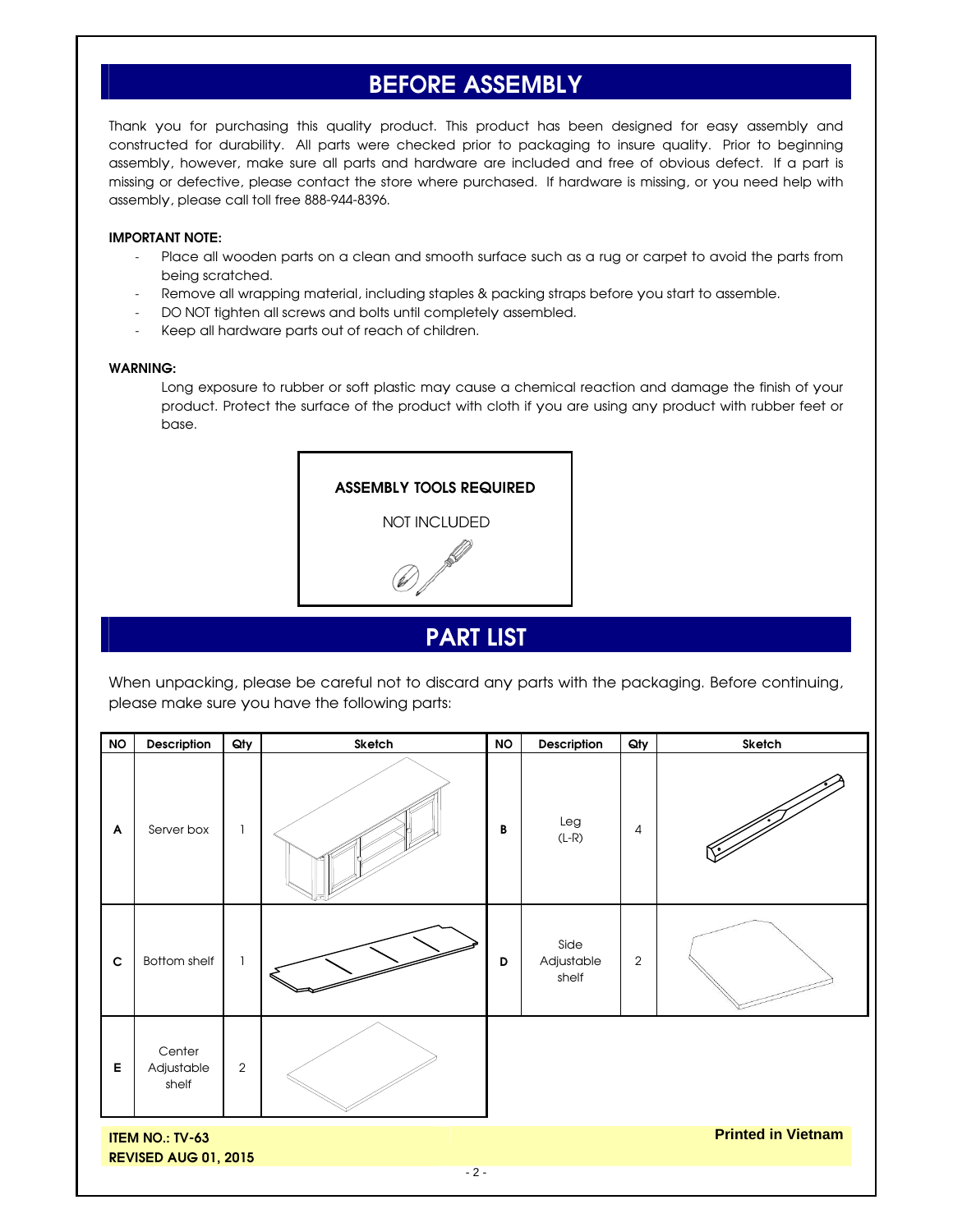# **HARDWARE LIST**

When unpacking, please be careful not to discard any parts with the packaging. Before continuing, please make sure you have all of the following hardware:

| <b>NO</b>      | Description                              | Qty            | <b>Sketch</b>   | <b>NO</b> | Description                | Qty | <b>Sketch</b>                                    |
|----------------|------------------------------------------|----------------|-----------------|-----------|----------------------------|-----|--------------------------------------------------|
| L              | <b>Bolt</b><br>(M6 x 60mm)               | 8              | <b>COMMONOM</b> | 7         | Allen key<br>(4x80mm)      |     |                                                  |
| $\overline{2}$ | Spring washer<br>(Φ6.5x11mm)             | 8              |                 | 8         | Short screw<br>(M3.5x15mm) | 26  |                                                  |
| 3              | Flat washer<br>( $\Phi$ 6.5x19mm)        | 8              |                 | 9         | Shelf support<br>bracket   | 16  |                                                  |
| 4              | Metal knob<br>(F32x30mm)                 | $\overline{2}$ |                 | 10        | Steel band                 |     | $\overline{\circ\circ\circ\circ\circ\circ\circ}$ |
| 5              | Pan head screw<br>$(M4 \times 20$ mm $)$ | $\overline{2}$ | (DESERVENTIS    | 11        | Long screw<br>(M4x30mm)    |     |                                                  |
| 6              | L-bracket                                | 4              |                 | 12        | Warning label              | 2   |                                                  |

### **STEP 1**

Attach legs (B) to the server (A) with bolts (1), and washers (2) and (3) as shown below. Tighten with Allen key (7).

Attach L-brackets (6) to legs (B) with screws (8). Tighten with a screwdriver

Place shelf (C) on L-brackets (6) and attach with screws (8) as shown below. Tighten with a screwdriver.